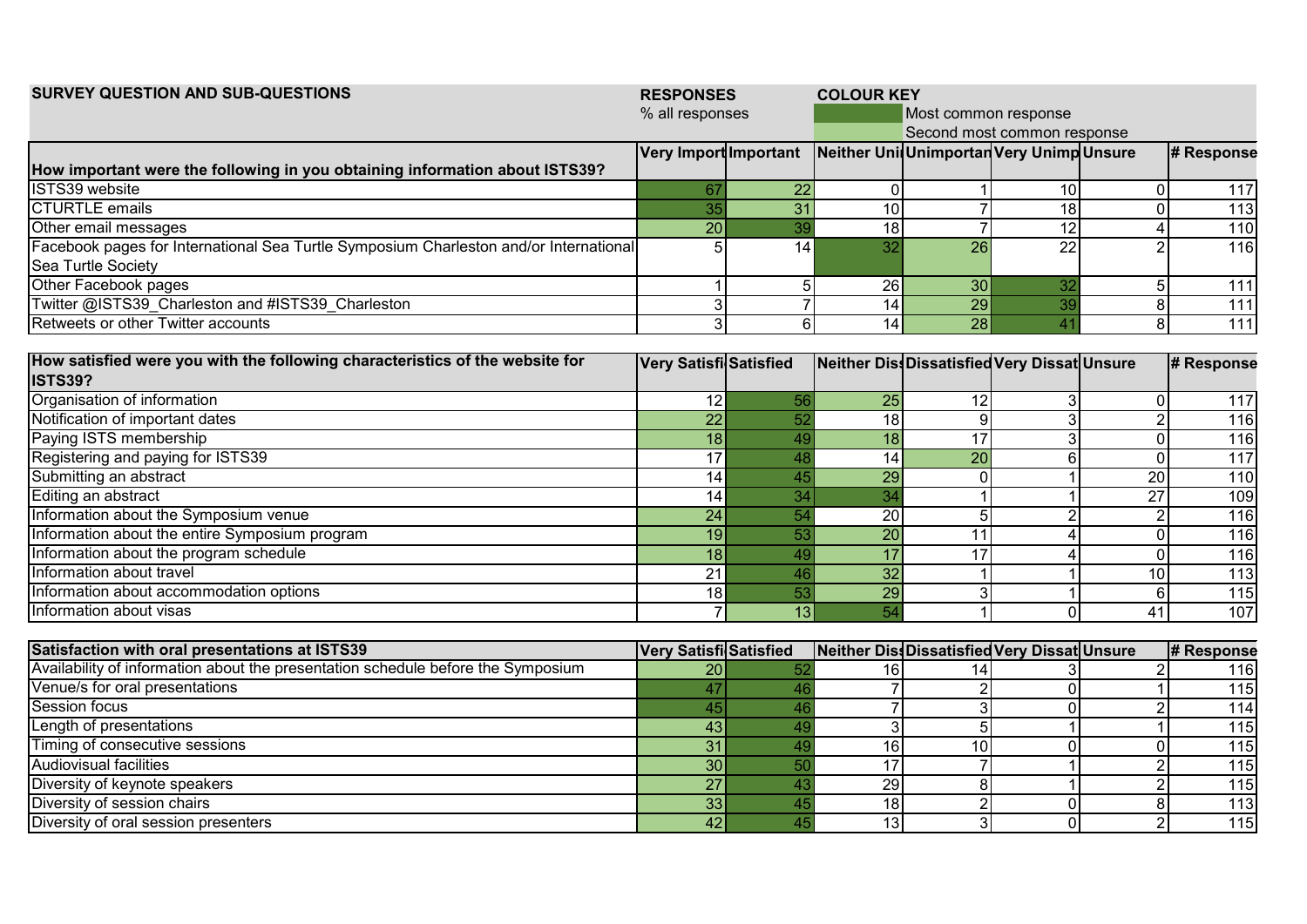| Satisfaction with poster session at ISTS39      | <b>IVery SatisfilSatisfied</b> | <b>INeither Dissolissatisfied Very DissatIUnsure</b> |  | <b>I# Response</b> |
|-------------------------------------------------|--------------------------------|------------------------------------------------------|--|--------------------|
| Timing of the 'Meet the Author' poster sessions |                                |                                                      |  | 103I               |
| lOrganisation of the poster sessions_           | 20 <sub>l</sub>                |                                                      |  | 103I               |
| Nenue of the poster sessions                    | 24 I                           |                                                      |  | 103I               |
| Diversity of poster session presenters.         | 36 <sub>h</sub>                |                                                      |  | 101                |

| Satisfaction with workshops at ISTS39       | Very Satisfi Satisfied |    |  | Neither Diss Dissatisfied Very Dissat Unsure | <b>I# Response</b> |
|---------------------------------------------|------------------------|----|--|----------------------------------------------|--------------------|
| Diversity of workshop themes                |                        |    |  |                                              | 891                |
| Cost of the workshop                        |                        |    |  |                                              | 881                |
| <b>IVenue of the workshop</b>               |                        | 38 |  |                                              | 881                |
| <b>Expertise of the workshop organisers</b> |                        | 28 |  |                                              | 891                |
| Content of the workshop                     |                        | 36 |  |                                              | 89                 |
| Workshop date, time, and length             |                        |    |  |                                              | 881                |

| Satisfaction with regional meetings at ISTS39 | Very Satisfil Satisfied |    |  | Neither Diss Dissatisfied Very Dissat Unsure | <b>I# Response</b> |
|-----------------------------------------------|-------------------------|----|--|----------------------------------------------|--------------------|
| Process of meeting registration               |                         |    |  |                                              | 50I                |
| Venue of the meeting/s                        |                         |    |  |                                              | 50I                |
| Organisation of the meeting/s                 |                         |    |  |                                              | 50 I               |
| Content of the meeting/s                      |                         |    |  |                                              | 50 I               |
| Meeting date, time, and length                |                         | 28 |  |                                              | 50                 |

| Satisfaction with welcome social at ISTS39   | <b>Very Satisfil Satisfied</b> |    |    | Neither Diss Dissatisfied Very Dissat Unsure |  | <b>I# Response</b> |
|----------------------------------------------|--------------------------------|----|----|----------------------------------------------|--|--------------------|
| Cost of attending the opening social         |                                |    |    |                                              |  |                    |
| Transport to the opening social              |                                |    |    |                                              |  |                    |
| Time of the opening social                   | zoi                            |    |    |                                              |  |                    |
| Venue of the opening social                  |                                |    |    |                                              |  |                    |
| Entertainment provided at the opening social |                                | 26 | 20 |                                              |  | 761                |

| <b>Satisfaction</b><br>+ ICTC2C<br>⊦student<br>with<br>mixer<br>au จาจวร | $V$ $\Omega$ | . .<br><b>SatisfilSatisfied</b> | $\blacksquare$<br>.<br>.<br><b>INeither</b> | .<br>DissDissatisfied Verv | - -<br>a al IV | <b>DissatIUnsure</b> | I <i>ш</i> г<br><b>I# Response</b> |
|--------------------------------------------------------------------------|--------------|---------------------------------|---------------------------------------------|----------------------------|----------------|----------------------|------------------------------------|
| <b>Satisfaction</b>                                                      |              |                                 |                                             | oι                         |                | --                   | nn.<br>ັບປ                         |

| $-2$ 197220<br><b>Satisfaction</b><br>Filn.<br>.<br>Niaht<br>with<br>. סטס<br>- 61 | <b>Vei</b> | . .<br>- atistierد. | $\sim$<br>.<br>.Neithe <sup>.</sup> | - 155<br><b>DissiDissatisfied</b> | $ -$<br>4.L I<br>I VAM<br>. . | DissatIUnsure | # Response |
|------------------------------------------------------------------------------------|------------|---------------------|-------------------------------------|-----------------------------------|-------------------------------|---------------|------------|
| Satisfaction                                                                       |            |                     |                                     | .                                 |                               |               | 38         |

| <b>Satisfaction with the Silent Auction at ISTS39</b>                   | <b>Very Satisfi Satisfied</b> |          |  | <b>INeither DissiDissatisfied Very DissatIUnsure</b> | <b>I# Response</b> |
|-------------------------------------------------------------------------|-------------------------------|----------|--|------------------------------------------------------|--------------------|
| <b>IVenue of the silent auction</b>                                     |                               | 38       |  |                                                      | 891                |
| <b>Organisation of the silent auction</b>                               |                               | ົ<br>ັບເ |  |                                                      | 88                 |
| 'Payment and collection process for items you won at the silent auction |                               | 20       |  |                                                      | 84'                |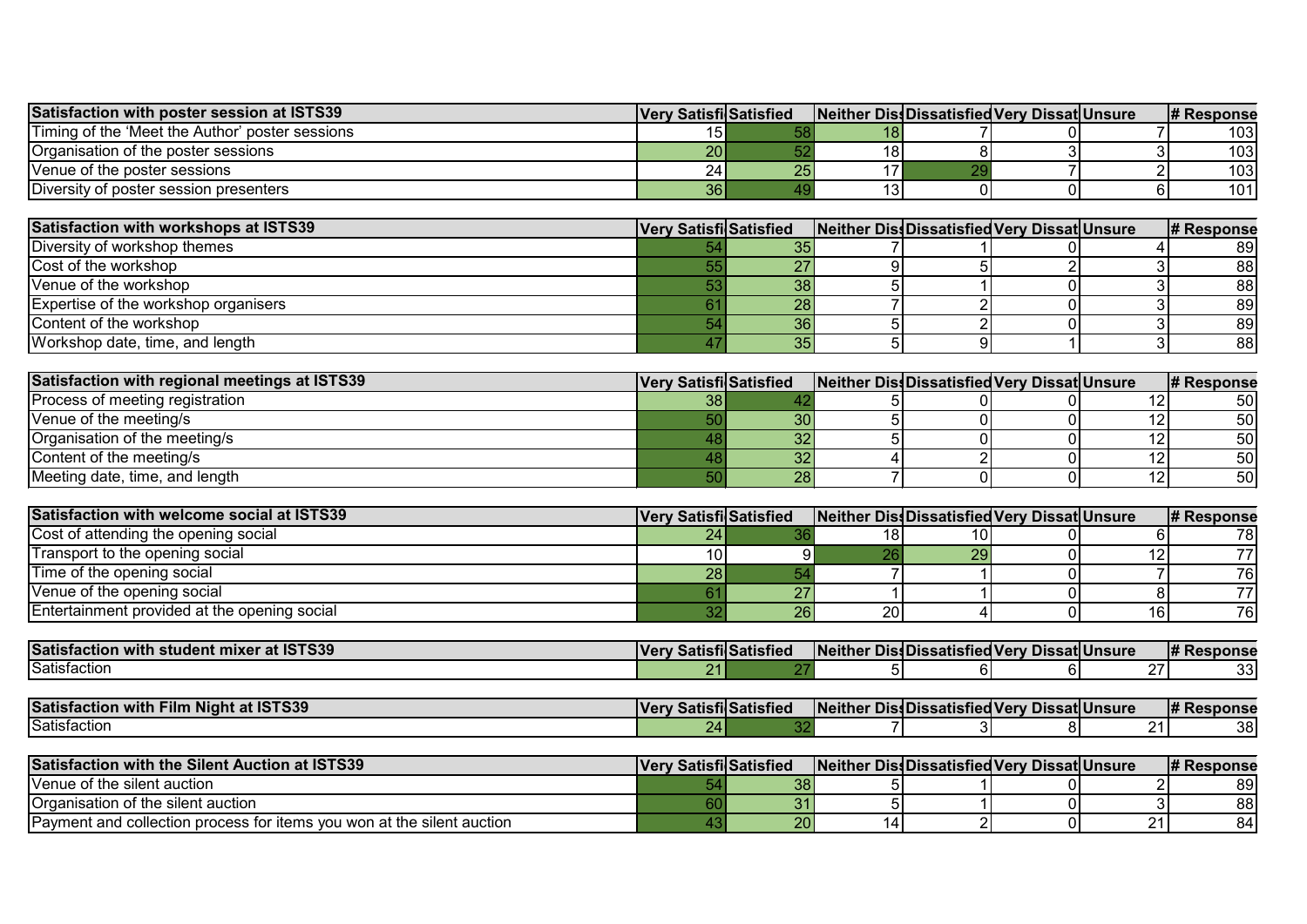| <b>Satisfaction with the Live Auction at ISTS39</b>                  | <b>Very Satisfi Satisfied</b> | Neither DissDissatisfied Very Dissat Unsure |                 |    | <b>I# Response</b> |
|----------------------------------------------------------------------|-------------------------------|---------------------------------------------|-----------------|----|--------------------|
| Venue of the live auction                                            | 38 I                          |                                             |                 |    | 90I                |
| Organisation of the live auction                                     | 26                            | 26                                          |                 |    | 90I                |
| Activities at the live auction                                       | 30 <sup>1</sup>               |                                             | 16 <sub>1</sub> |    | 88                 |
| Time of the live auction                                             | 33 <sub>1</sub>               |                                             |                 |    | 90I                |
| Payment and collection process for items you won at the live auction |                               |                                             |                 | 36 |                    |
| Availability and cost of drinks at the live auction                  |                               | 20 <sub>l</sub>                             | 18 <sub>1</sub> |    | 891                |

| Satisfaction with the Business Meeting at ISTS39                                | Very Satisfi Satisfied | Neither Diss Dissatisfied Very Dissat Unsure |  |    | # Response |
|---------------------------------------------------------------------------------|------------------------|----------------------------------------------|--|----|------------|
| Announcements about the business meeting before/during the Symposium            |                        |                                              |  |    | 45         |
| Time of the business meeting                                                    | 391                    |                                              |  |    | 46         |
| Venue of the business meeting                                                   |                        |                                              |  |    | 46         |
| Organisation of the business meeting                                            |                        |                                              |  |    | 46         |
| Information provided from the Board of Directors and others before the business | 26                     |                                              |  | 19 | 43         |
| meeting                                                                         |                        |                                              |  |    |            |
| Information provided from the Board of Directors and others during the business | 35 <sub>1</sub>        |                                              |  |    | 43         |
| meeting                                                                         |                        |                                              |  |    |            |

| <b>Satisfaction with the Online Nominations and Voting at ISTS39</b>          | <b>IVery SatisfilSatisfied</b> | Neither DissDissatisfied Very Dissat Unsure |  | # Response |
|-------------------------------------------------------------------------------|--------------------------------|---------------------------------------------|--|------------|
| Information provided about the function of each officer on the ISTS39 website | 42                             |                                             |  |            |
| Process for submitting nominations                                            | 341                            |                                             |  | 791        |
| Ease of the online voting procedure                                           |                                |                                             |  | 80         |

| Satisfaction with online nominations for ISTS Career Awards (Lifetime    | <b>Very Satisfil Satisfied</b> |  | Neither Diss Dissatisfied Very Dissat Unsure |    | # Response |
|--------------------------------------------------------------------------|--------------------------------|--|----------------------------------------------|----|------------|
| Achievement Award. Champions Award. Ed Drane Award for Volunteerism)     |                                |  |                                              |    |            |
| IInformation provided about the ISTS Career Awards on the ISTS39 website | 27                             |  |                                              | 24 | 37         |
| Process for submitting nominations                                       | 24                             |  |                                              | 30 | 37         |

| Satisfaction with awards ceremony and farewell celebration at ISTS39 | <b>Very Satisfi Satisfied</b> |    | Neither Diss Dissatisfied Very Dissat Unsure |  | # Response |
|----------------------------------------------------------------------|-------------------------------|----|----------------------------------------------|--|------------|
| Cost of attending the closing banquet                                |                               |    | 29 I                                         |  |            |
| Time of the closing banquet                                          |                               |    |                                              |  | 62         |
| Venue of the closing banquet                                         | 38 <sub>1</sub>               |    |                                              |  | 631        |
| Program of the closing banquet                                       |                               |    |                                              |  | 63         |
| Availability of food at the closing banquet                          |                               |    |                                              |  | 62         |
| Cost of drinks at the closing banquet                                |                               | 20 |                                              |  | 60         |
| Entertainment provided at the closing banquet                        | 19I                           | 22 |                                              |  | 59         |